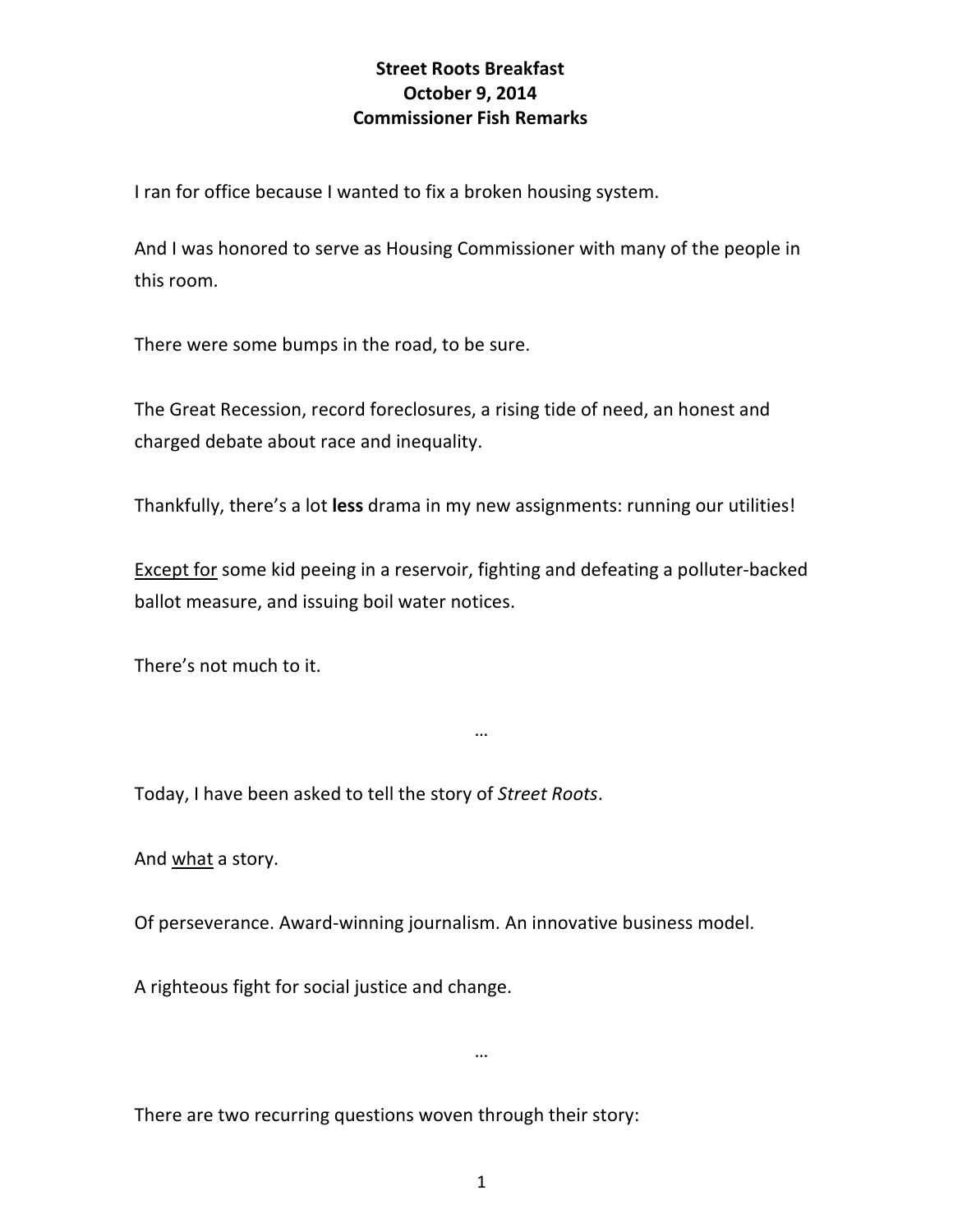- **What kind of community do we want to be?**
- **And do we have the will to get there?**

The story of *Street Roots* begins with a powerful metaphor:

The idea of roots.

• The roots that remind us where we came from.

And

• The roots that sustain us and help us grow.

We know that a house cannot stand without a strong foundation.

We also know that a movement for change cannot succeed without core values, a clear vision, and strong leadership.

…

That's where *Street Roots* enters the story, stage left.

For 15 years, *Street Roots* has been:

Advocating.

Challenging.

Inspiring.

Can you imagine Portland without *Street Roots*?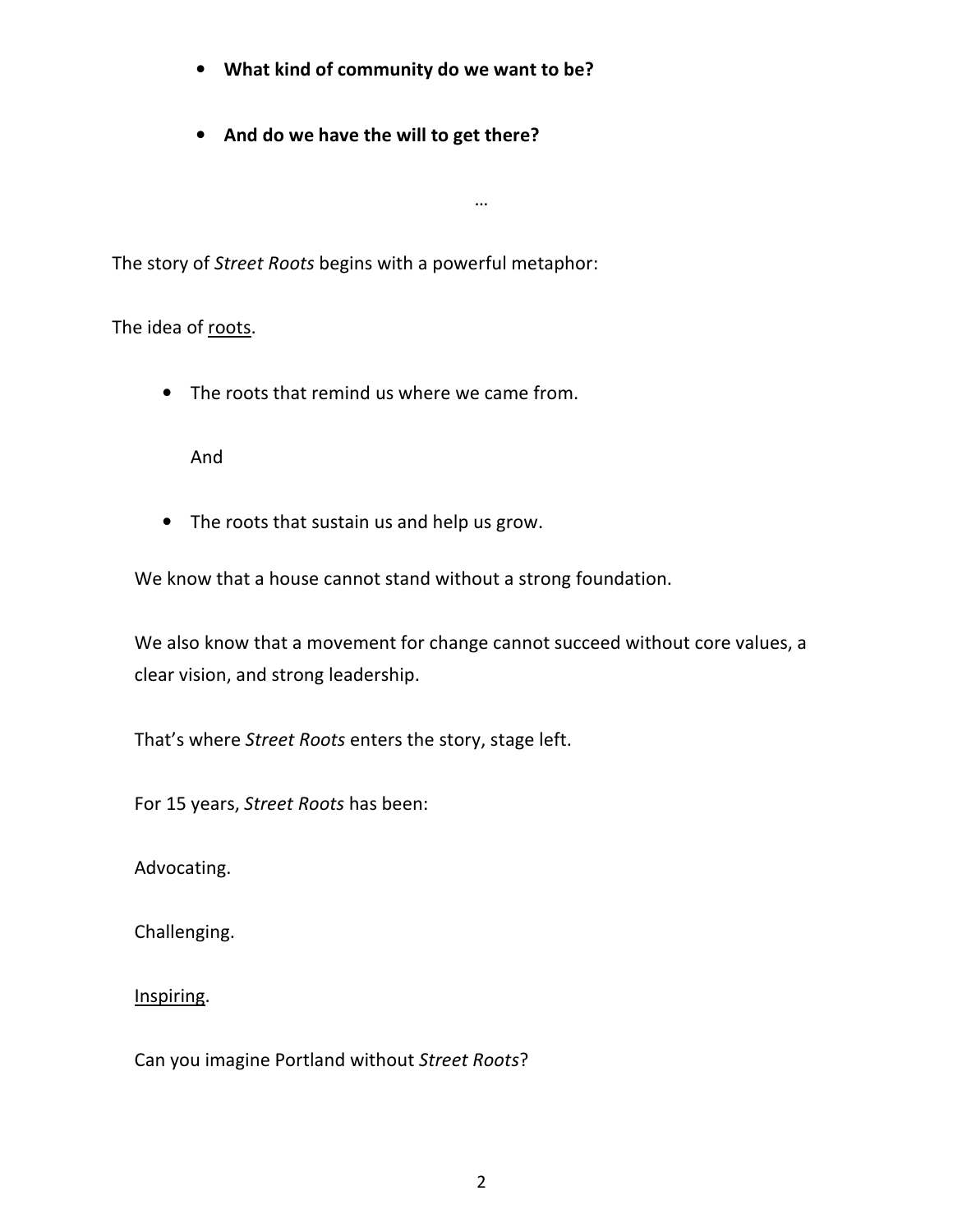Does anyone doubt that our approach to ending homelessness is more humane and more real because of *Street Roots*?

…

Against all odds, *Street Roots* is a success story.

In 1999, the newspaper began, humbly as a volunteer-project with just 5 vendors.

Now every two weeks, 90 vendors sell 15,000 copies of *Street Roots* across our community.

And by the end of the year, *Street Roots* plans to go weekly, **more than doubling** the number of copies sold.

At a time when print journalism is in decline...

When other newspapers are shrinking, struggling to find their audience, and losing their way, *Street Roots* has stuck to their roots, and have become our North Star at a time of great uncertainty.

So why buy *Street Roots* when you can pick up most newspapers for free?

It starts with award-winning journalism.

I'm not too familiar with the North American Street Newspaper Association awards, but *Street Roots* sure wins a lot of them.

And I know what I like:

- Probing interviews from community leaders to the NBA Rookie of the Year.
- Book reviews, Vendor poetry and artwork.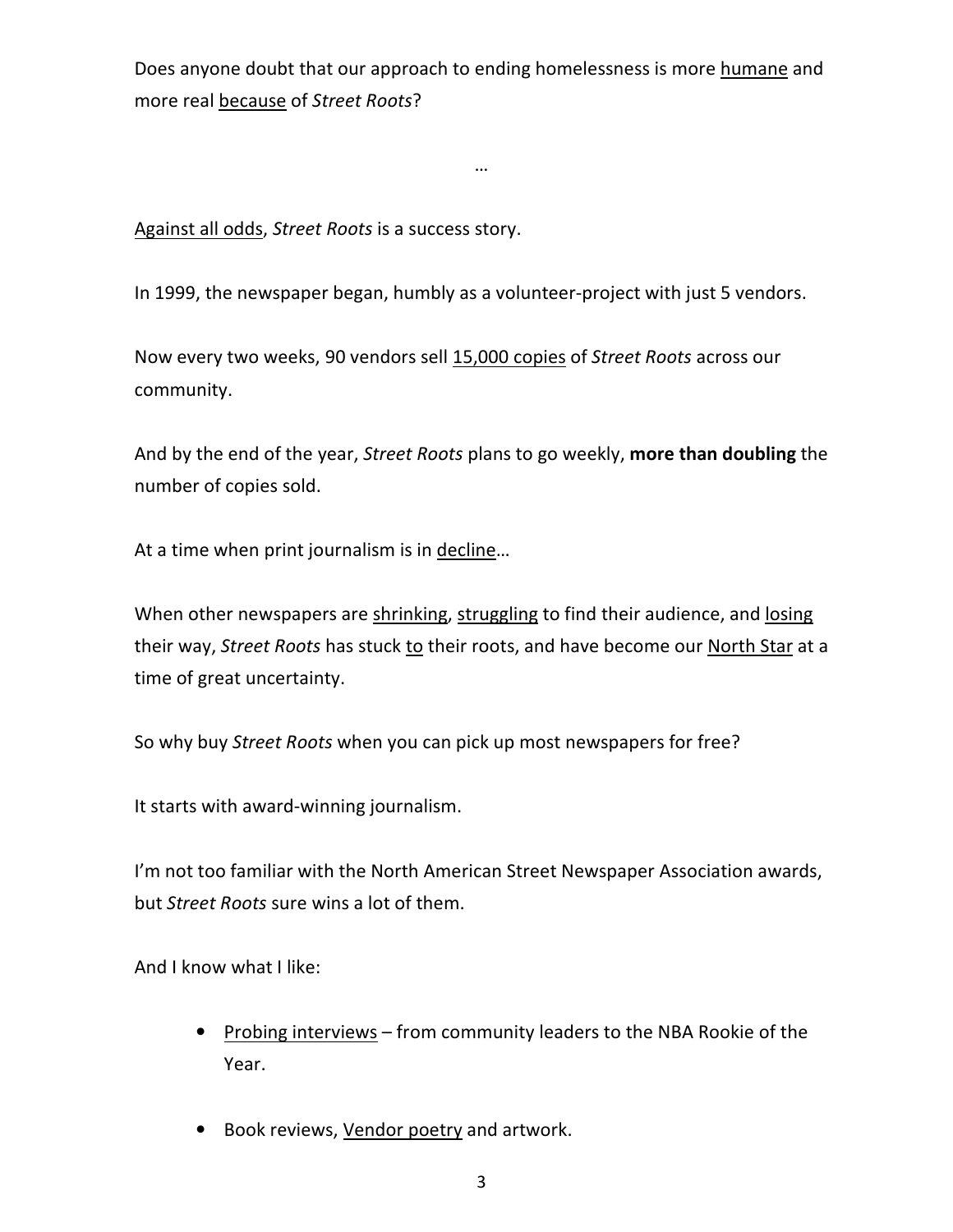• Investigative journalism, powerful enough to move the moral compass.

Who can forget Amanda Waldroupe's story about George Grigorieff, the veteran who froze to death at Lone Fir Cemetery during the winter storm of 2008?

Or Tye Doudy's 6-part series chronicling his struggle with addiction while living on the streets.

And then there are the editorials, regularly pushing local elected to go further and be bolder.

And just to prove what good sports they are, many of them are here today, sponsoring tables!

But the real secret to the *Street Roots* success story is the vendors, and the power of an innovative business model, to build community and to demolish stereotypes.

…

Through its vendor program*, Street Roots* gives voice to the voiceless, establishes personal connections, and creates opportunity.

When Portlanders buy *Street Roots*, they are meeting another human being, and sharing their stories.

Vendors are:

Veterans Parents Poets **Writers**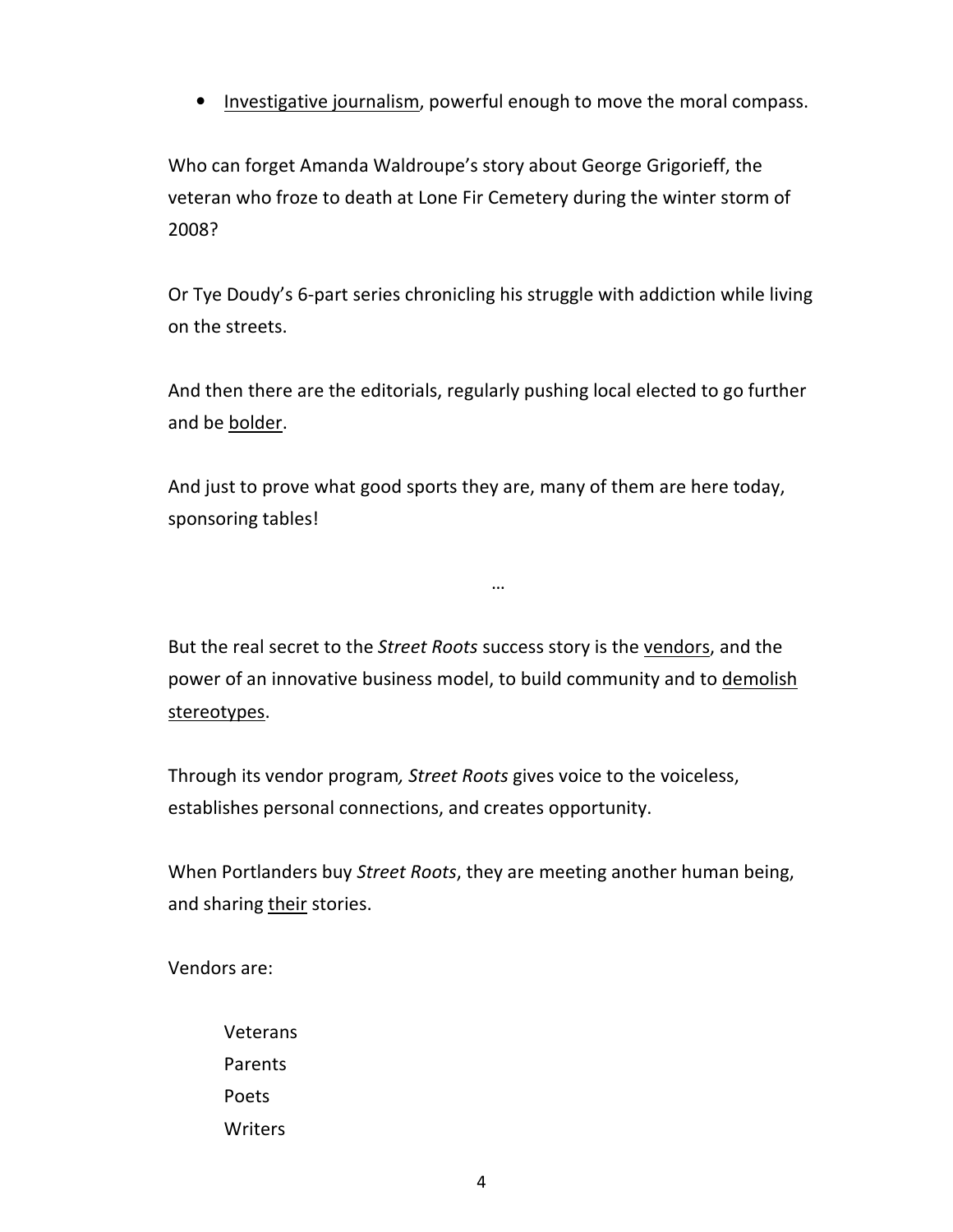and

Artists

They have names:

William Adams Sherri Banning Marlan Crump Willie Bradford Earl Bennett…

I'd like to acknowledge 2 vendors who are joining us this morning.

One is a fixture at Peet's on NE Broadway, and won the National Vendor Community Award last year.

The other is the newspaper's poet laureate, who reaches new audiences at Whole Foods in Hollywood.

Both are my friends:

Raymond Thornton Leo Rhodes

Please stand

The story of *Street Roots* is still unfolding, and we will help to write it.

These are challenging times in the struggle to end homelessness, and to build a more compassionate and just society.

…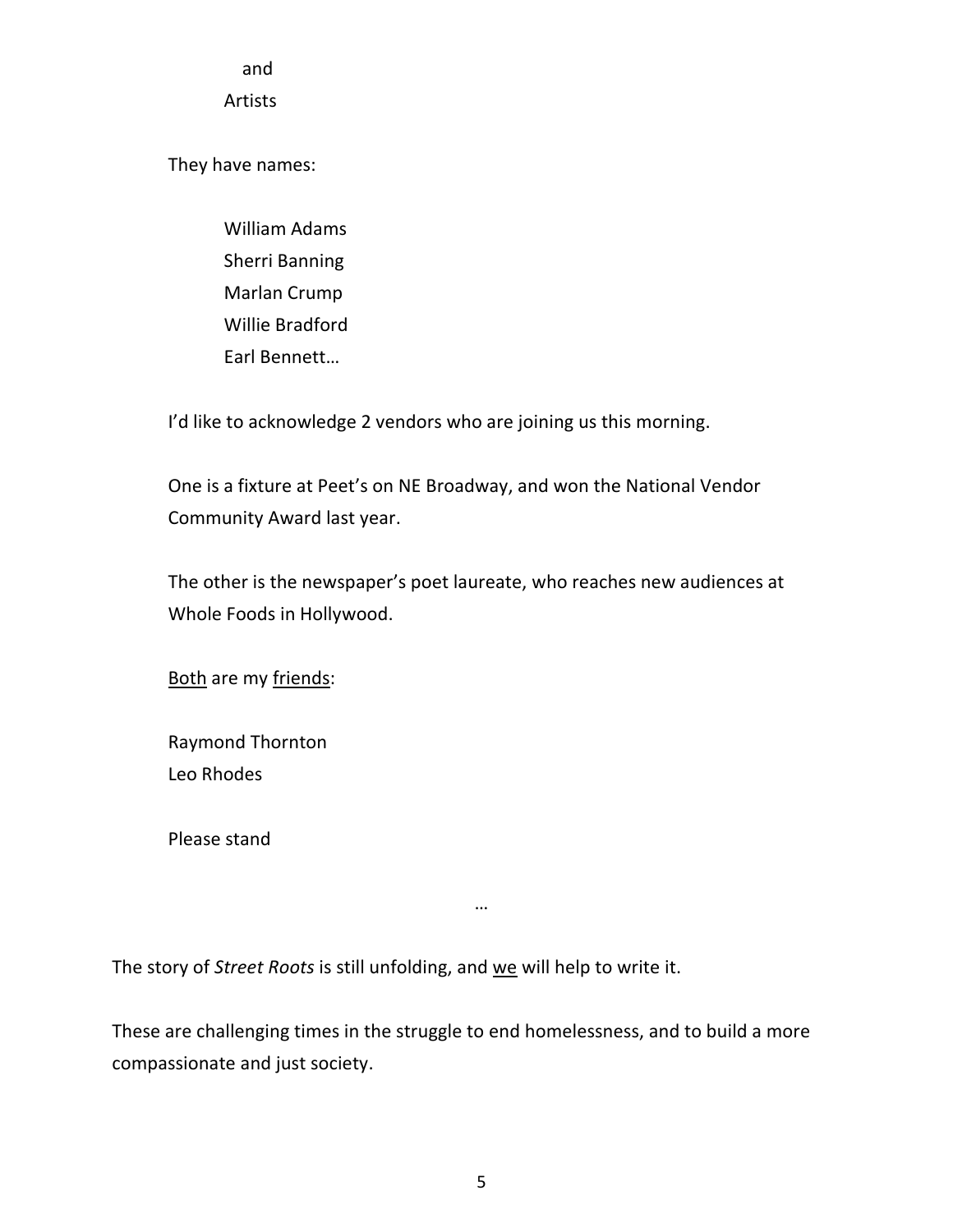After a generation of effective advocacy and a decade of progress under a visionary ten- year plan, we have much to celebrate, and we know what works.

Yet despite our progress, there are still too many children, families, and adults *living* and *dying* on our streets.

There's a growing backlash against people experiencing homelessness, and frankly, we are often our own worst enemies.

…

So where do we go from here?

Back to *Street Roots,* and the question on the table:

## **What kind of community do we want to be?**

- Are we committed to continuing to be a national leader in the fight to end homelessness?
- Do we still believe in long-term, cost-effective solutions, and are we willing to invest in them?
- Will we refuse to accept the barriers that still prevent too many in our community from reaching their full potential?
- Do we have the will and the courage to tackle the persistent problems of inequality and poverty?

…

There are no easy answers to these questions.

But as long as the leaders in this room continue to link arms and work together…